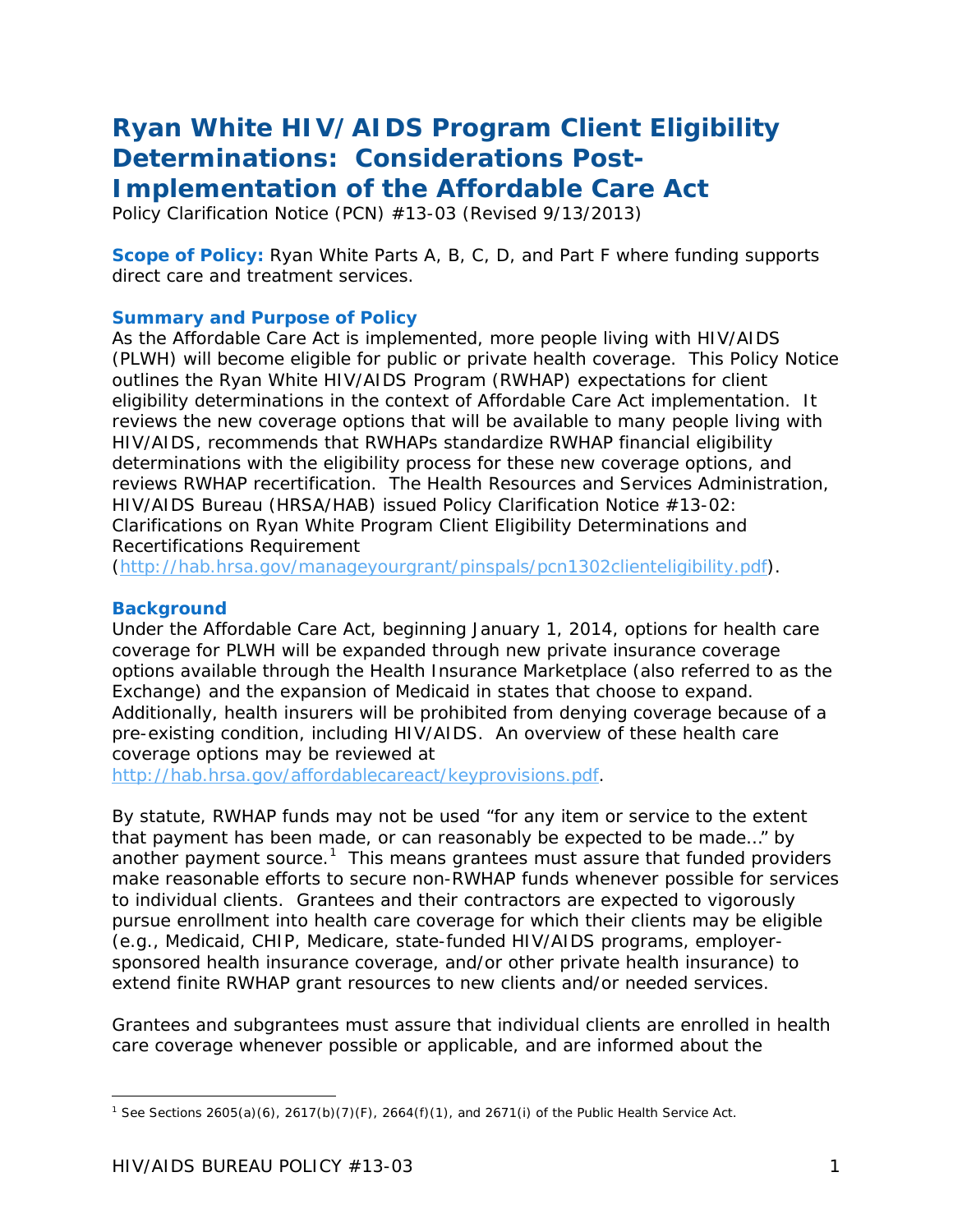consequences for not enrolling.  $2$  Please note that the RWHAP will continue to be the payer of last resort and will continue to provide those RWHAP services not covered, or partially covered, by public or private health insurance plans.

#### **Recommendations**

#### **RWHAP Eligibility Determination – Affordable Care Act Considerations**

#### *Modified Adjusted Gross Income (MAGI)*

Grantees should be aware that the Affordable Care Act standardizes and streamlines the methodology for determining financial eligibility for insurance affordability programs. Under the Affordable Care Act, states must use modifiedadjusted gross income (MAGI)-based methodologies to make Medicaid and CHIP eligibility determinations for most applicants. The Affordable Care Act streamlines income-counting rules for Medicaid and CHIP and aligns them with rules that will be used in determining eligibility for premium tax credits and cost-sharing reductions for purchasing a qualified health plan through the Health Insurance Marketplace. MAGI-based methodologies must be used regardless of whether a state proceeds with the Medicaid expansion or not.

MAGI is based on federal tax rules for determining adjusted gross income (with some modification). MAGI will be used for most Medicaid/CHIP enrollees, including children, pregnant women, parents, and the new adult group. In most cases, MAGI will not apply to the elderly, individuals with disabilities, those receiving or treated as receiving Supplemental Security Income, and the medically needy. Eligibility determinations for MAGI-excepted groups will be made using current methods. Grantees and subgrantees are encouraged to contact their state Medicaid agency to learn more about how MAGI will be implemented in their state. More information on MAGI-based methodologies can be found at:http://www.medicaid.gov/State-Resource-Center/Eligibility-Enrollment-Final-Rule/Medicaid-CHIP-Eligibility-and-Enrollment-Webinars.html

HRSA/HAB strongly encourages RWHAP grantees to consider aligning their RWHAP financial eligibility requirements with the new Affordable Care Act MAGI-based methodologies in order to reduce the burden on clients and to support coordination with the eligibility determination processes for insurance affordability programs.

#### *Alignment of RWHAP Client Eligibility Determination Processes*

The Affordable Care Act establishes one streamlined application for individuals and families to apply for health coverage through the Marketplace, including insurance affordability programs (premium tax credits and Medicaid/CHIP). The Marketplace

l

<span id="page-1-0"></span><sup>&</sup>lt;sup>2</sup> Under the Affordable Care Act, starting in 2014, if someone can afford it but doesn't have health insurance coverage in 2014, they may have to pay a [fee](https://www.healthcare.gov/glossary/fee)*. See* HealthCare.gov, What if someone doesn't have health insurance?, [https://www.healthcare.gov/what-if-someone-doesnt-have-health-coverage-in-2014.](https://www.healthcare.gov/what-if-someone-doesnt-have-health-coverage-in-2014) Under no circumstances may RWHAP funds be used to pay the fee for a client's failure to enroll in minimum essential coverage.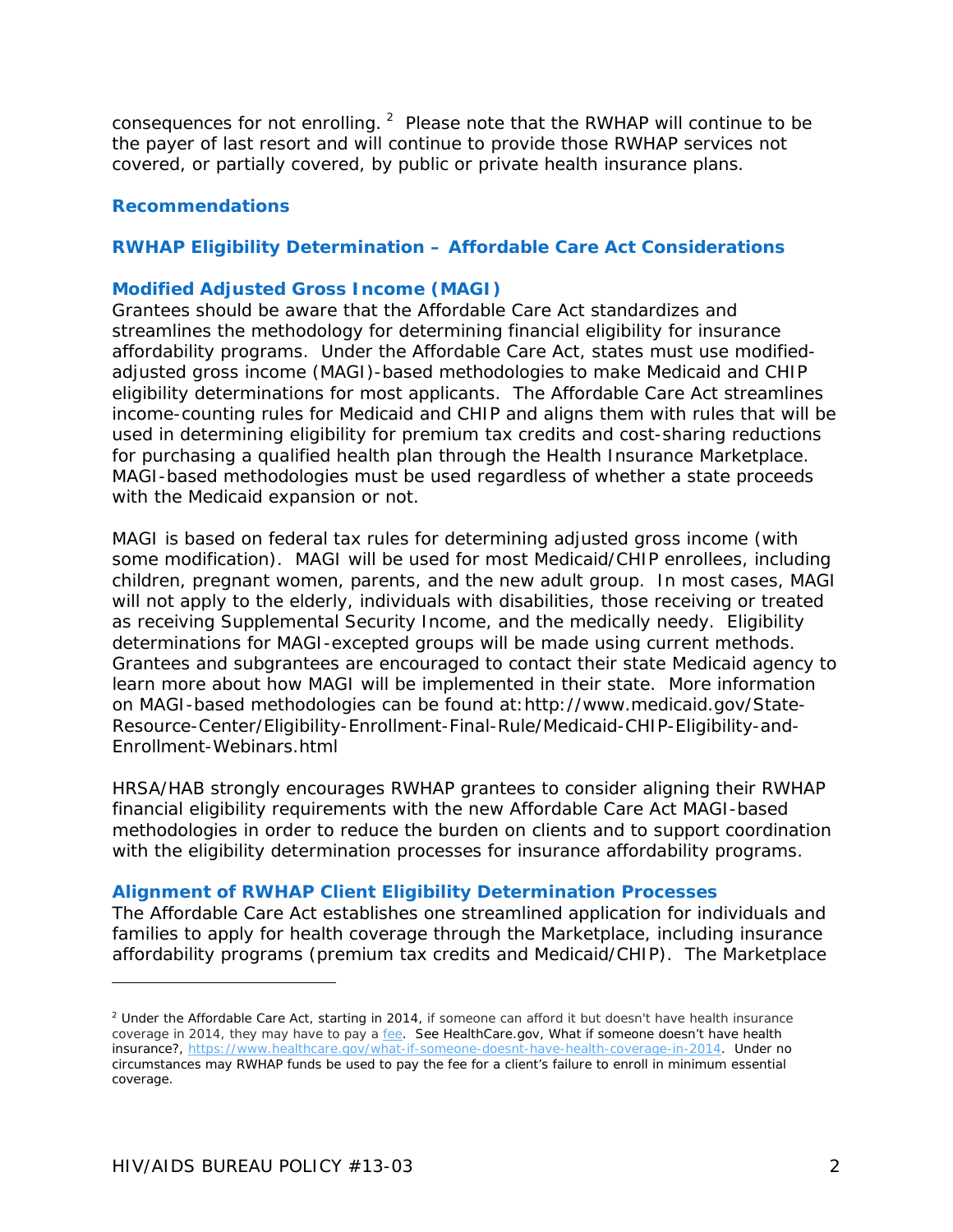will also make it easy for consumers to keep their coverage year to year through a simple eligibility redetermination process.

Medicaid eligibility determinations and enrollment will continue to occur at any time throughout the year. Enrollment in qualified health plans offered through the Marketplace will occur during the open enrollment period.<sup>[3](#page-2-0)</sup> Special enrollment periods may be triggered by certain qualifying life events such as moving to a new state, eligibility changes for premium tax credits, or loss of employer-sponsored coverage, etc.<sup>[4](#page-2-1)</sup> Individuals who do not enroll during the open enrollment period will not have another opportunity to enroll in a qualified health plan until the next open enrollment period, unless they experience a qualifying life event that triggers a special enrollment period.

As such, HRSA/HAB strongly encourages RWHAP grantees to consider aligning the RWHAP recertification process with the Marketplace annual eligibility and enrollment processes in order to reduce burden on clients, increase coordination, maximize clients' enrollment with appropriate insurers, and ensure compliance with payer of last resort requirements. RWHAP grantees and subgrantees must continue to follow the initial eligibility determination and recertifications timelines and documentation requirements in *Policy Clarification Notice #13-02: Clarifications on Ryan White Program Client Eligibility Determinations and Recertifications Requirement*

[\(http://hab.hrsa.gov/manageyourgrant/pinspals/pcn1302clienteligibility.pdf\)](http://hab.hrsa.gov/manageyourgrant/pinspals/pcn1302clienteligibility.pdf).

## *Notice of Affordable Care Act Medicaid and/or Marketplace Eligibility Determinations*

As individuals apply for different health coverage options, the Marketplace and/or state Medicaid agency will provide them with a timely written notice of their eligibility determination. The Marketplace will also provide individuals with an annual redetermination notice. The RWHAP grantee may consider requiring proof of the Medicaid and/or Marketplace notice of eligibility determination and annual redetermination notice as part of the RWHAP eligibility determination and recertifications processes in order to reduce burden on clients and to allow RWHAP coordination with the Medicaid and/or Marketplace eligibility determination processes. RWHAP grantees and subgrantees must continue to follow the initial eligibility determination and recertifications timelines and documentation requirements in *Policy Clarification Notice #13-02: Clarifications on Ryan White Program Client Eligibility Determinations and Recertifications Requirement [\(http://hab.hrsa.gov/manageyourgrant/pinspals/pcn1302clienteligibility.pdf\)](http://hab.hrsa.gov/manageyourgrant/pinspals/pcn1302clienteligibility.pdf).* 

## *Additional Information*

1

Over the coming months, additional information will be released to grantees regarding the Affordable Care Act and the RWHAP and posted at

<span id="page-2-0"></span><sup>&</sup>lt;sup>3</sup> The initial open enrollment period for the individual Marketplaces will be from October 1, 2013, through March 31, 2014. After the initial open enrollment period, annual open enrollment will occur from October 15 to December 7 every year. *See* 45 C.F.R. § 155.410.

<span id="page-2-1"></span><sup>4</sup> See 45 C.F.R. 155.420(d) for more examples of events that will trigger a special enrollment period.